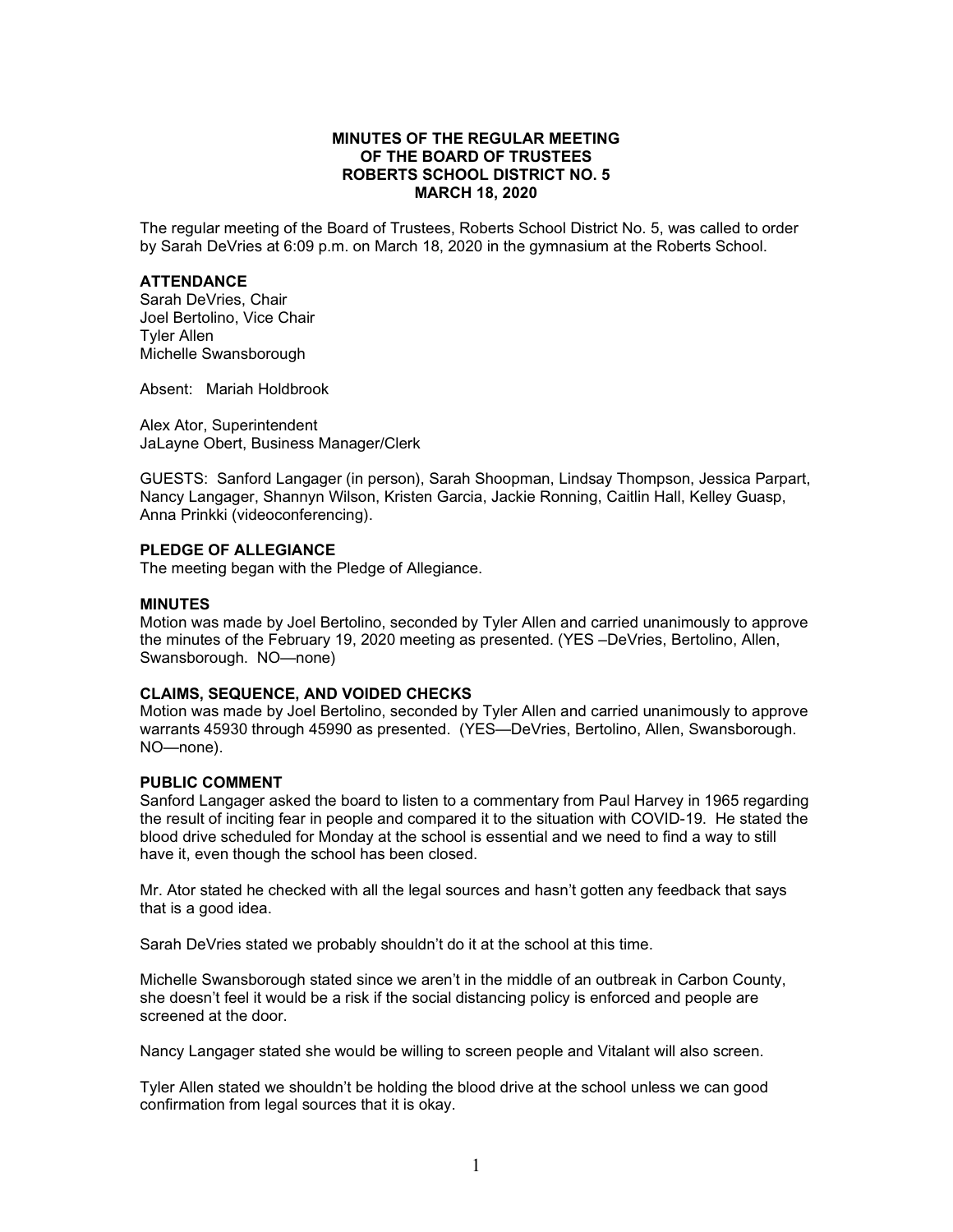Mr. Ator stated that isn't going to happen

Joel Bertolino stated as a trustee he has to think about what is best for the district but on the other side there is a public need for blood.

Mr. Ator stated he will make a few more phone calls but hopes another site can be found for the blood drive.

# **STAFFING**

RESIGNATION – Mr. Ator reported he received a letter of resignation from Brianne Payne and recommended it be accepted.

Motion was made by Joel Bertolino, seconded by Tyler Allen and carried unanimously to accept the letter of resignation from Brianne Payne. (YES—DeVries, Bertolino, Allen, Swansborough. NO—none).

The board expressed appreciation for the wonderful addition Ms. Payne has been to the school for the last two years.

## **NEW BUSINESS**

E-RATE BID APPROVAL – Mr. Ator recommended the proposal from Rural Broadband for increased Wi-Fi be approved as an E-Rate bid for a three-year contract for \$720 per month plus construction cost of \$2700.

Motion was made by Tyler Allen, seconded by Michelle Swansborough and carried unanimously to accept the bid from Rural Broadband for internet services as an E-Rate bid for a three-year contract at \$720 per month plus \$2700 in construction costs. (YES—DeVries, Bertolino, Allen, Swansborough. NO—none).

CDW BID FOR EQUIPMENT COSTS – Mr. Ator recommended approval of the bid from CDW for equipment to improve our internet functionality in the amount of \$16,465.71, an E-Rate bid of which we pay 20%.

Motion was made by Michelle Swansborough, seconded by Joel Bertolino and carried unanimously to approve the bid from CDW for equipment to improve our internet functionality in the amount of \$16,465.71, an E-Rate bid of which we pay 20%. (YES—DeVries, Bertolino, Allen, Swansborough. NO—none).

#### **OLD BUSINESS**

LEVY OPTIONS AND RESOLUTIONS – Mr. Ator recommended approval of the levy resolution as presented for permissive levies (see attached). He stated the resolutions calls for 0% increase in the Bus Depreciation Fund, \$1375 increase in the Transportation Fund, \$32 decrease in each of the elementary and high school Building Reserve Permissive Fund, \$20,000 increase to fund the Adult Education Fund, and \$0 increase in the Tuition Fund for the 2020-2021 school year.

Motion was made by Joel Bertolino, seconded by Tyler Allen and carried unanimously to approve the Resolution of Intent to Impose an Increase in Levies as presented. (YES—DeVries, Bertolino, Allen, Swansborough. NO—none).

#### **SUPERINTENDENT REPORT**

LITERACY REPORT – Mr. Ator stated we are working on the application for the next literacy grant, for which the deadline has been extended to April 17.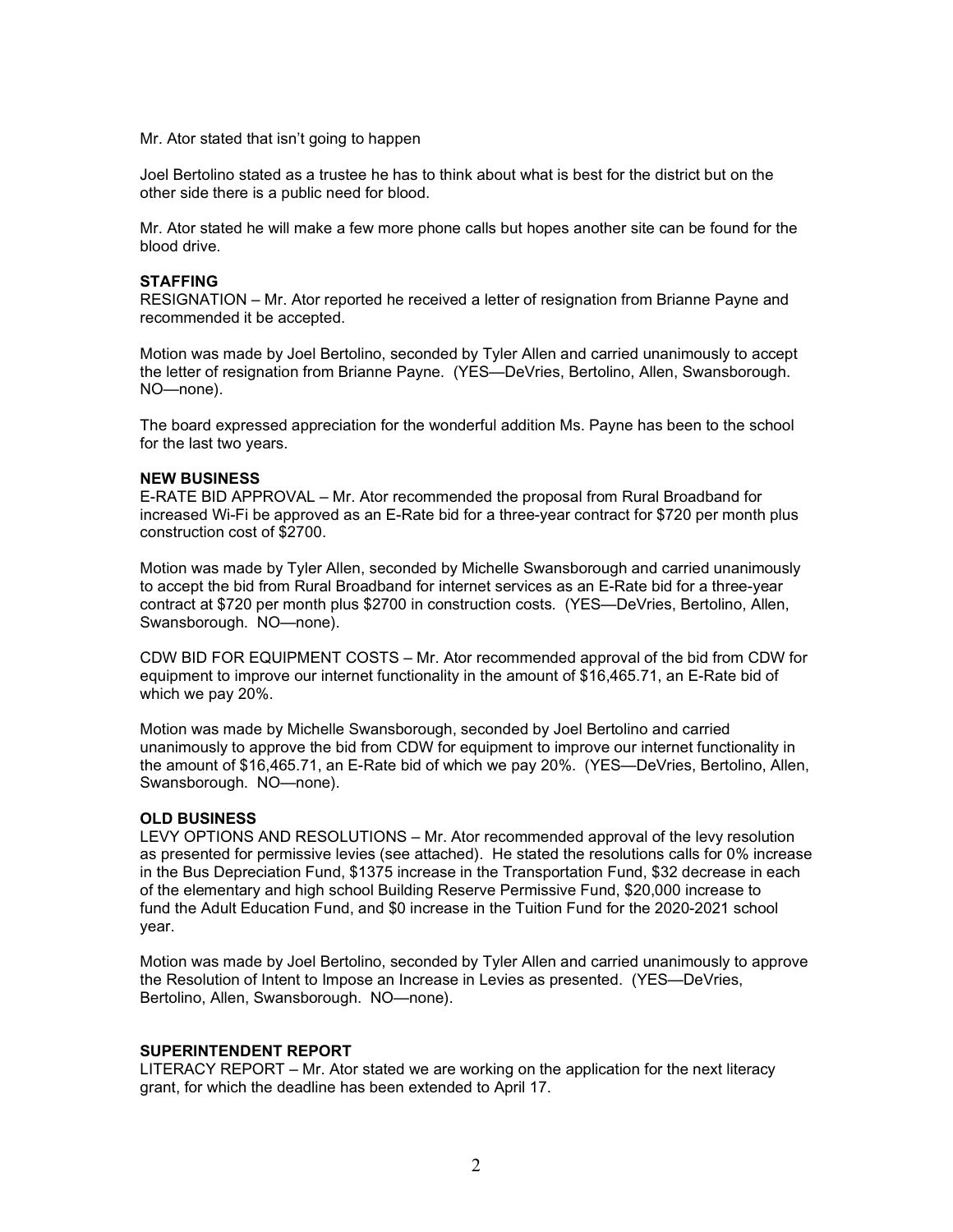He reported the teaching staff had a good professional development day with the education consultant with the staff from Fromberg. He stated it was on differentiation of instruction and note taking and our staff was very engaged.

Mr. Ator stated the testing season is coming up soon. He added the district received its report card from the state and our growth toward proficiency is good.

ACTIVITY UPDATE – Mr. Ator stated the high school girls' basketball team had the most successful season they've had in quite a few years and the boys' team survived the year, which is good. He added we have had a few junior high boys' games.

Mr. Ator added this district has great athletes and great people working with them.

NEXT MEETING DATES – Mr. Ator stated he no longer has to be out of town so the April meeting can be held on its regular date, April 14. He added the May meeting is scheduled for May 20.

COVID-19 PLANNING – Mr. Ator recommended the board approve a declaration of emergency regarding the closure of school because of COVID-19. He stated this limits our potential loss of funding for this week.

Motion was made by Tyler Allen, seconded by Joel Bertolino and carried unanimously that the board of trustees of Roberts School District declares an unforeseen emergency in accordance with Sections 20-9-801 through 20-9-806, MCA, due to the community and school health concerns related to COVID-19 and authorizes the administration to take necessary steps to execute this declaration and inform the public and government agencies of this declaration. (YES—DeVries, Bertolino, Allen, Swansborough. NO—none).

Mr. Ator outlined the following steps the district is taking during this period:

- 1. Breakfast and lunch are being delivered to students upon request.
- 2. Staff met today as a group to do some big picture planning and formulated a plan to begin educational services on March 23
- 3. Both online and offline materials will be used with the busses and bus drivers transferring materials and meals
- 4. Families who have internet access but not enough devices for their students will be allowed to check out Chromebooks from the school.
- 5. Teachers will call students and check in. We want to create a sense of community for the students and let them know someone is thinking of them.
- 6. It is not known if the Governor will continue with school closures on March 30 but at this point we probably will continue with distance learning for students with internet access and plan for those who don't.
- 7. Mr. Ator recommended all activities be suspended until further notice.
- 8. Mr. Ator recommended that we continue paying staff who are working.
- 9. Mr. Ator recommended administrative discretion be used to allow staff to work from home as needed or if quarantined.

Michelle Swansborough stated the National Institute of Health is studying the virus and how long it can survive. She stated staples and paper clips shouldn't be used for student materials and nothing should be put in plastic because of the length of time the virus can survive on those products.

Mr. Ator stated teachers won't be introducing new materials during this period of time but will use it as a time of review so students aren't overwhelmed. He added we will use distance learning on a week to week basis.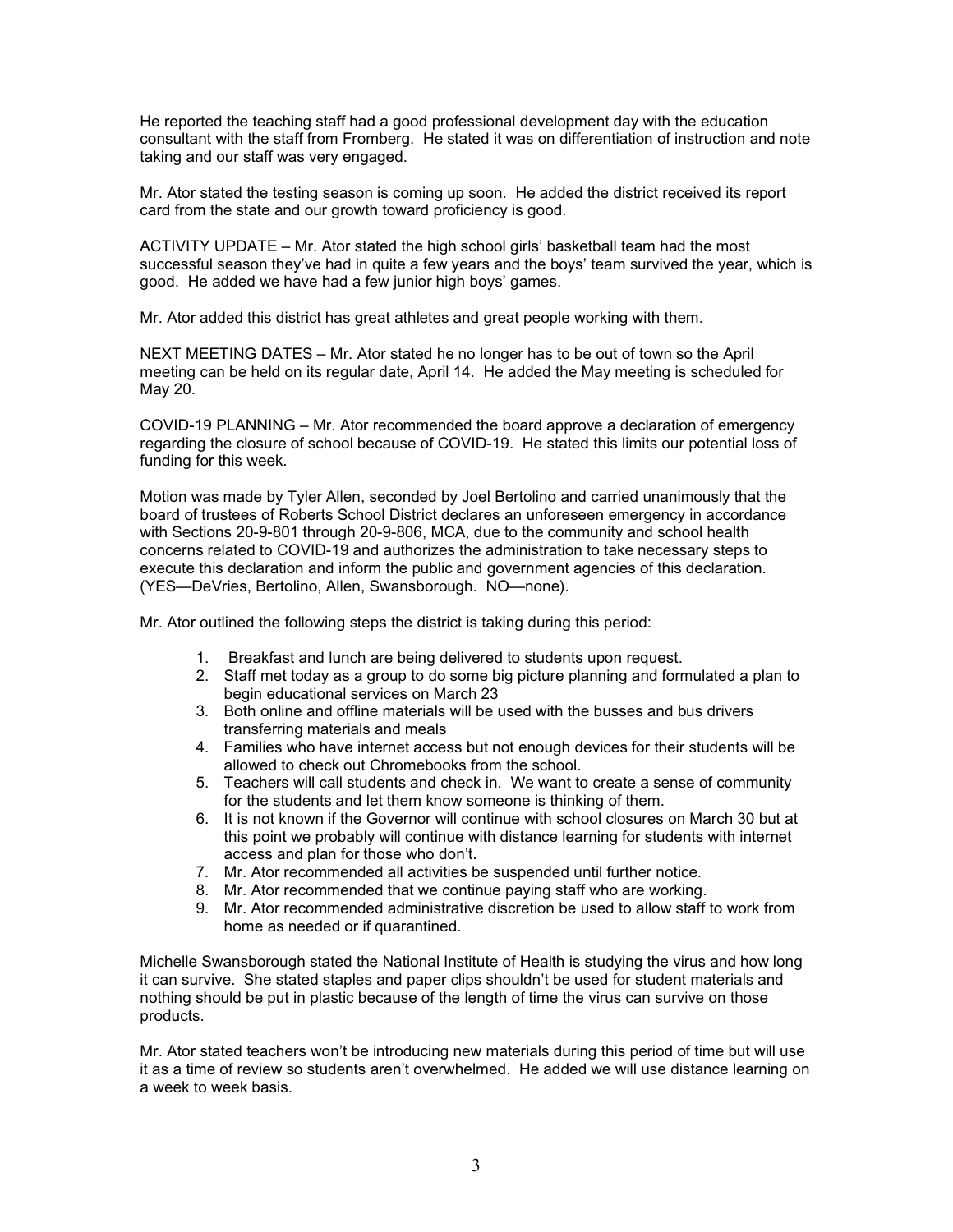Sarah DeVries added the caveat that all students need to have access to teachers when they need help.

Michelle Swansborough stated if this continues, teachers could teach new content with lecture videos. She stated the students have trust in their teachers so it would be best to video a lecture.

Mr. Ator asked about guidelines for letting staff work at home.

Sarah DeVries stated we need to follow the CDC guidelines and allow them to work at home if necessary but they have to be doing their job. She asked about the teachers who teach specials.

Mr. Ator stated the teachers teaching specials are working on delivery plans for those classes and they are still expected to put in their hours.

Jackie Ronning, Lindsay Thompson, and Caitlin Hall all thanked the board for allowing flexibility during this time.

Mr. Ator stated he really doesn't know what the Governor will do on March 30 but asked for a special board meeting on April 29 to decide how to proceed.

LEVY OPTIONS – Mr. Ator stated because of declining enrollment, our budget for next year will be reduced by about \$28,000 unless we pass a local mill levy to increase it. He stated the maximum amount we can ask for is approximately \$171,000, \$95,000 is what we need to break even, and \$125,000 would allow for some cost of living increases.

Motion was made by Michelle Swansborough, seconded by Tyler Allen and carried unanimously to run a mill levy for the General Fund in the amount of \$125,000 in the election scheduled for May 5, 2020. (YES—DeVries, Bertolino, Allen, Swansborough. NO—none).

## **ADJOURNMENT**

Ms. DeVries called for adjournment at 8:16 p.m.

\_\_\_\_\_\_\_\_\_\_\_\_\_\_\_\_\_\_\_\_\_\_\_\_\_\_\_\_\_\_\_\_\_\_ \_\_\_\_\_\_\_\_\_\_\_\_\_\_\_\_\_\_\_\_\_\_\_\_\_\_\_\_ <u>Board Chair</u> National Chair Chair District Clerk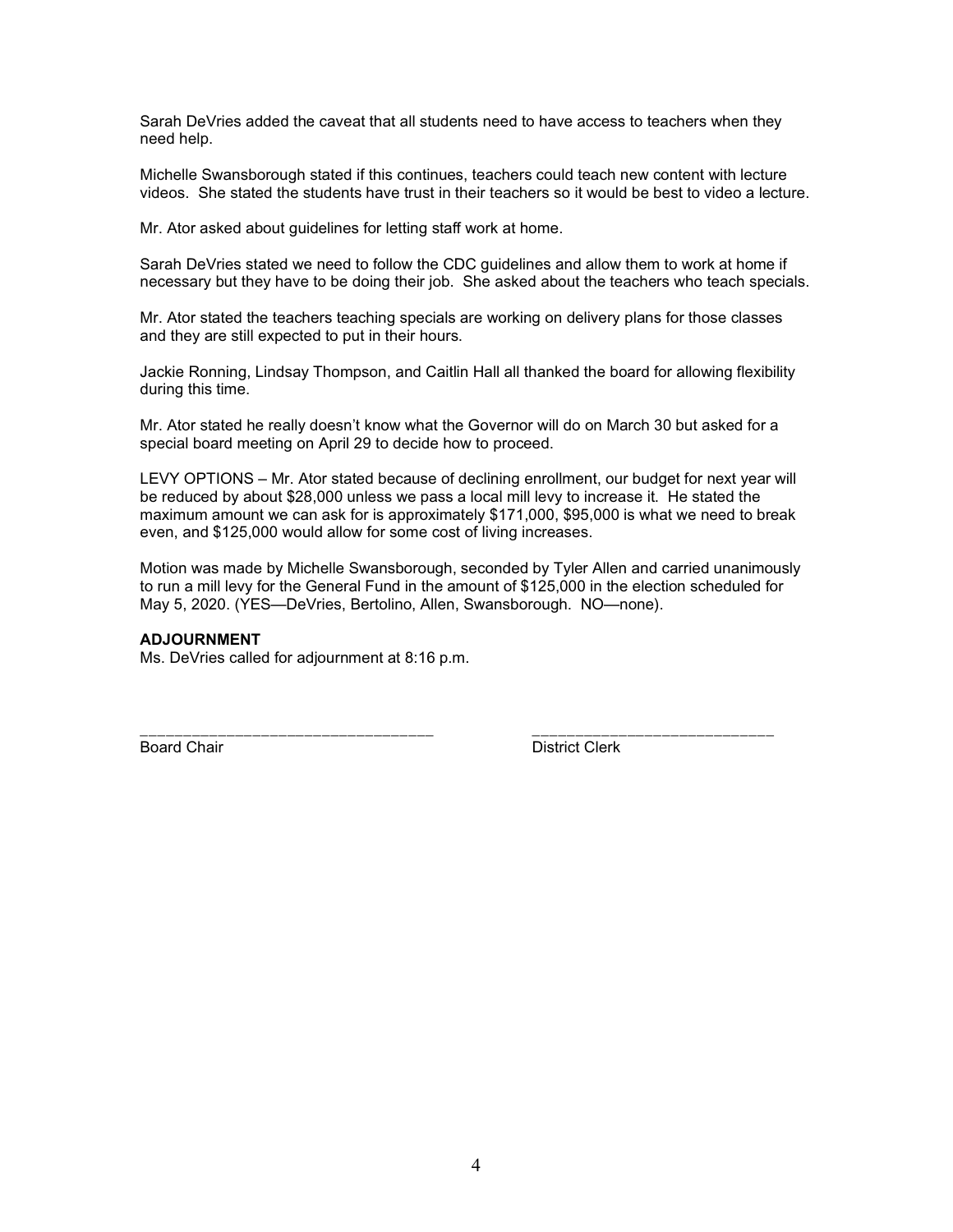# **Resolution of Intent to Impose an Increase in Levies**

As an essential part of its budgeting process, the Roberts School District #5 Board of Trustees is authorized by law to impose levies to support its budget. The Roberts School District #5 Board of Trustees estimates the following increases/decreases in revenues and mills for the funds noted below for the next school fiscal year beginning July 1, 2020, using certified taxable valuations from the current school fiscal year as provided to the district:

| <b>Fund Supported</b>   | <b>Estimated Change</b><br>in.<br>Revenues* | <b>Estimated Change</b><br>in<br>Mills* | <b>Estimated Impact</b><br>Home of<br>\$100,000* | <b>Estimated Impact</b><br>Home of<br>\$200,000* |
|-------------------------|---------------------------------------------|-----------------------------------------|--------------------------------------------------|--------------------------------------------------|
| <b>Bus Depreciation</b> | \$0.00<br>increase                          | $\Omega$<br>increase                    | \$0.00<br>increase                               | \$0.00<br>increase                               |
| Transportation          | \$1375                                      | (.97) mill                              | (\$1.31)                                         | (\$2.62)                                         |
|                         | increase                                    | decrease                                | decrease                                         | decrease                                         |
| Tuition                 | 0                                           | 0                                       | 0                                                | 0                                                |
| <b>Building Reserve</b> | (\$32)                                      | $(.03)$ mill                            | (\$.04)                                          | (\$.09)                                          |
| Elementary              | decrease                                    | decrease                                | decrease                                         | decrease                                         |
| <b>Building Reserve</b> | (\$32)                                      | $(.03)$ mill                            | (\$.04)                                          | (\$.09)                                          |
| <b>High School</b>      | decrease                                    | decrease                                | decrease                                         | decrease                                         |
| <b>Adult Education</b>  | \$20,000                                    | 10.08 mill                              | \$13.61                                          | \$27.22                                          |
|                         | increase                                    | increase                                | increase                                         | increase                                         |
| Total                   |                                             |                                         |                                                  |                                                  |
|                         | \$21,311                                    | 9.05 mill                               | \$12.22                                          | \$24.44                                          |
|                         | increase                                    | increase                                | increase                                         | increase                                         |
|                         |                                             |                                         |                                                  |                                                  |

 \***Impacts above are based on current certified taxable valuations from the current school fiscal year.**

The addition of an Adult Education program for the 2020-2021 school year is the biggest change in permissive budgets. The slight increase in the Transportation Fund will be offset by reallocation of the fund budget which results in a decrease in the number of mills needed for the budget.

Regarding the increase in the building reserve levy referenced above, the following are school facility maintenance projects anticipated to be completed at this time:

- 1. Construction and Repairs of Existing Facilities
- 2. Electrical and Mechanical System Upgrades
- 3. Weatherization of Existing Facilities
- 4. General Grounds and Facilities Maintenance

(attachedment 1